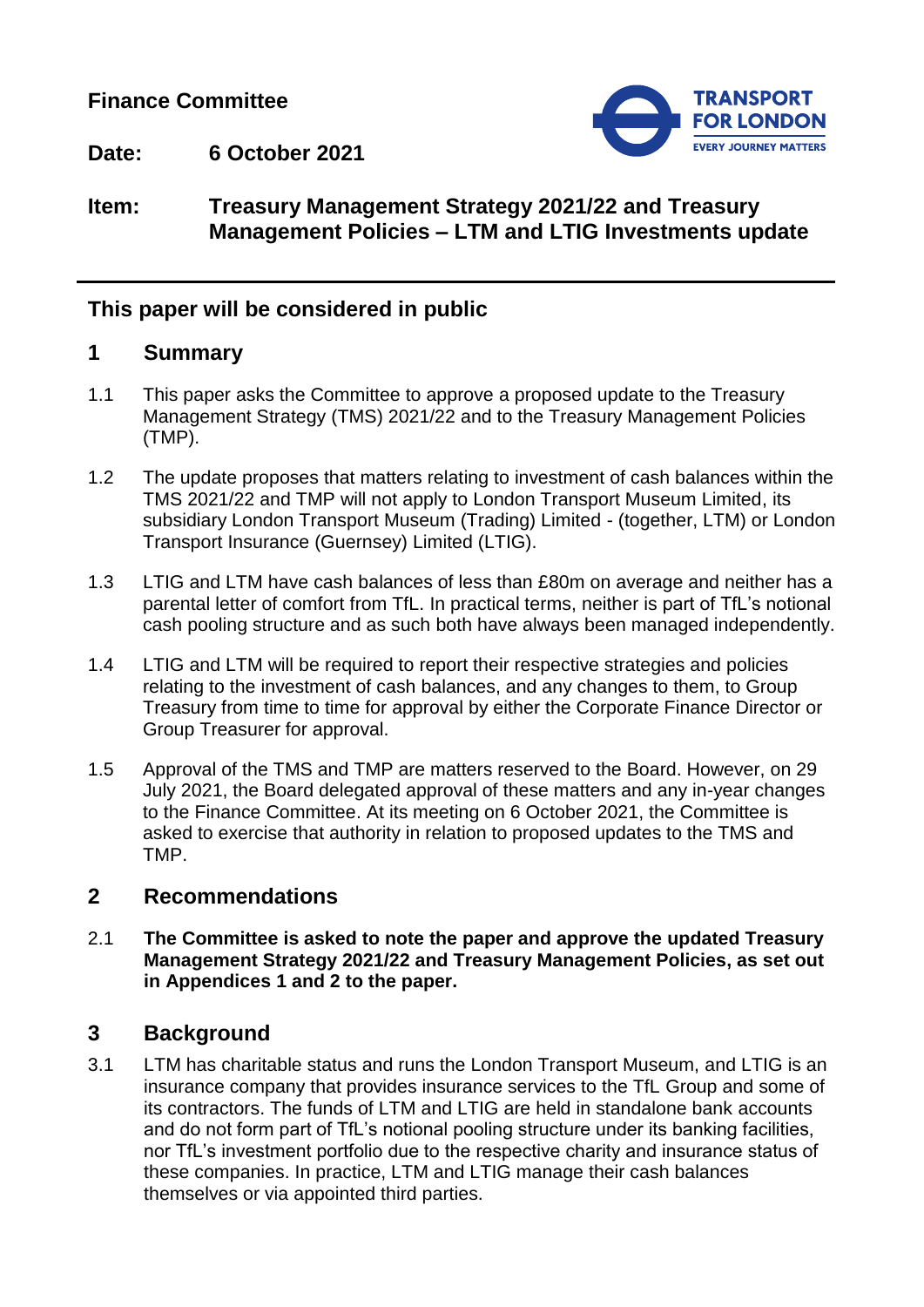3.2 LTM and LTIG do not have the benefit of a parental letter of comfort from TfL (unlike other TfL subsidiaries) and their accounts are audited on an annual basis. These subsidiaries have their own internal executive boards and governance structure where the matters relating to managing cash investments are considered.

# **4 Rationale for changes**

- 4.1 LTM has asked TfL if it can invest in products and for tenors that are outside the boundaries of the TMS 2021/22, to better align its investment strategy with its strategic cash needs.
- 4.2 Due to the specific nature of their businesses and the size of the cash balances (currently below £80m combined), the cash management objectives of both LTM and LTIG may differ from those of the wider TfL Group. For example, the diversification across a large number of counterparties might not be practical or access to cash might not be required at very short notice and hence the longer-term cash investment tenors or alternative instruments could be more appropriate for LTM and/or LTIG. Therefore, the approach to investing cash balances taken by these subsidiaries (within the parameters of the TMS) has historically been slightly different to that of TfL.
- 4.3 It is proposed that matters related to setting, approving, implementing and monitoring policies and strategies related to cash investments, including monitoring of the financial risks associated with these investments, should be the responsibility of each of LTM and LTIG.
- 4.4 The TMS 2021/22, which includes the Investment Strategy, Borrowing Strategy, Risk Management Strategy and Counterparty Exposure limits, currently applies to TfL and all its subsidiaries. However, the Liquidity Policy under the TMP and the Liquidity Strategy under the TMS 2021/22 provide that they do not apply to the cash balances of certain subsidiaries; LTM, LTIG and Crossrail Limited. The proposed amendments to the TMS 2021/22 and TMP provide clarity that matters relating to investment of cash balances do not apply to LTM or LTIG.
- 4.5 This exclusion is prudent because LTM and LTIG each (a) have no parental letter of comfort from TfL; (b) have smaller cash balances when compared to TfL; and (c) are not part of TfL's notional cash pooling structure.

# **5 Proposed changes**

- 5.1 The proposed changes to the TMS 2021/22 and TMP specify which sections of the documents will not apply to LTM and LTIG. The remaining sections, including matters related to borrowing and risk management will continue to apply to all subsidiaries within the TfL Group. There are no proposed changes to the TfL Group Policy Relating to the Use of Derivative Investments.
- 5.2 LTM and LTIG will be required to obtain the approval of the Group Treasurer or Corporate Finance Director to their investment strategies and policies, as well as any changes to or deviations from them, from time to time.
- 5.3 TfL will continue to maintain oversight to ensure the robustness of the process and minimise financial risks for the TfL Group.